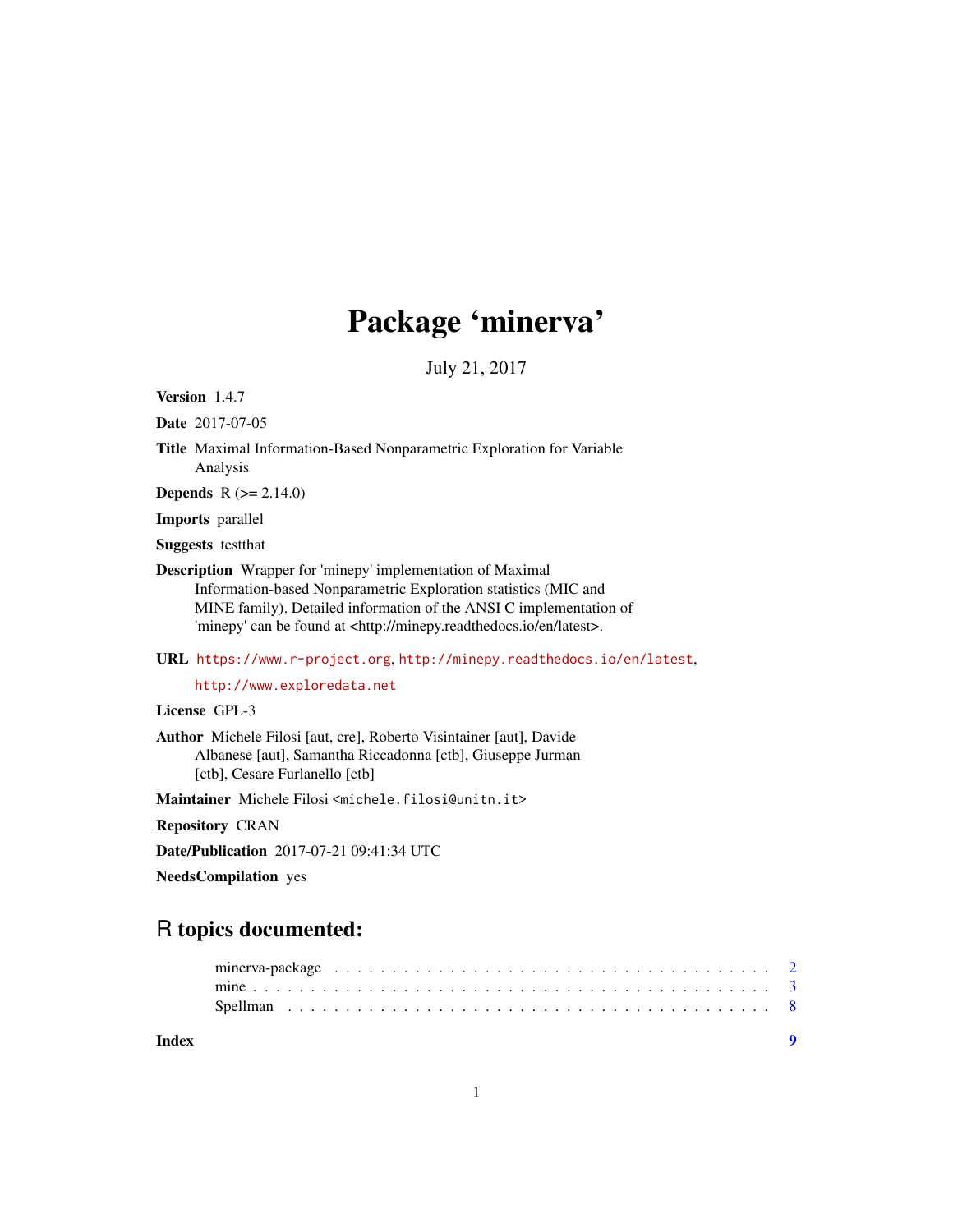<span id="page-1-1"></span><span id="page-1-0"></span>

#### Description

Maximal Information-Based Nonparametric Exploration R Package for Variable Analysis. The package provides the [mine](#page-2-1) function allowing the computation of Maximal Information-based Nonparametric Exploration statistics, firstly introduced in D. Reshef et al. (2011) *Detecting novel associations in large datasets*. Science 334, 6062 (<http://www.exploredata.net>). In particular, the package is an R wrapper for the C engine *cmine* (<http://minepy.readthedocs.io/en/latest/>).

#### Details

Summary:

| Package:   | minerva                                  |
|------------|------------------------------------------|
| Version:   | 1.4.3                                    |
| Date:      | 2014-10-08                               |
| Depends:   | $R \ge (2.14.0)$                         |
| Enshances: | parallel                                 |
| URL:       | http://www.r-project.org,                |
|            | http://minepy.readthedocs.io/en/latest/, |
|            | http://www.exploredata.net               |
| License:   | $GPI - 3$                                |

Index:

| Spellman        | <b>Yeast Gene Expression Dataset</b> |
|-----------------|--------------------------------------|
| mine            | <b>MINE-family statistics</b>        |
| minerva-package | The minerva package                  |

#### Author(s)

Michele Filosi [aut, cre], Roberto Visintainer [aut], Davide Albanese [aut], Samantha Riccadonna [ctb], Giuseppe Jurman [ctb], Cesare Furlanello [ctb]

Maintainer: Michele Filosi <filosi@fbk.eu>

#### References

D. Reshef, Y. Reshef, H. Finucane, S. Grossman, G. McVean, P. Turnbaugh, E. Lander, M. Mitzenmacher, P. Sabeti. (2011) *Detecting novel associations in large datasets*. Science 334, 6062 [\(http://www.exploredata.net\)](http://www.exploredata.net).

D. Albanese, M. Filosi, R. Visintainer, S. Riccadonna, G. Jurman, C. Furlanello. *cmine, minerva & minepy: a C engine for the MINE suite an its R and Python wrappers.* [http://minepy.](http://minepy.readthedocs.io/en/latest/)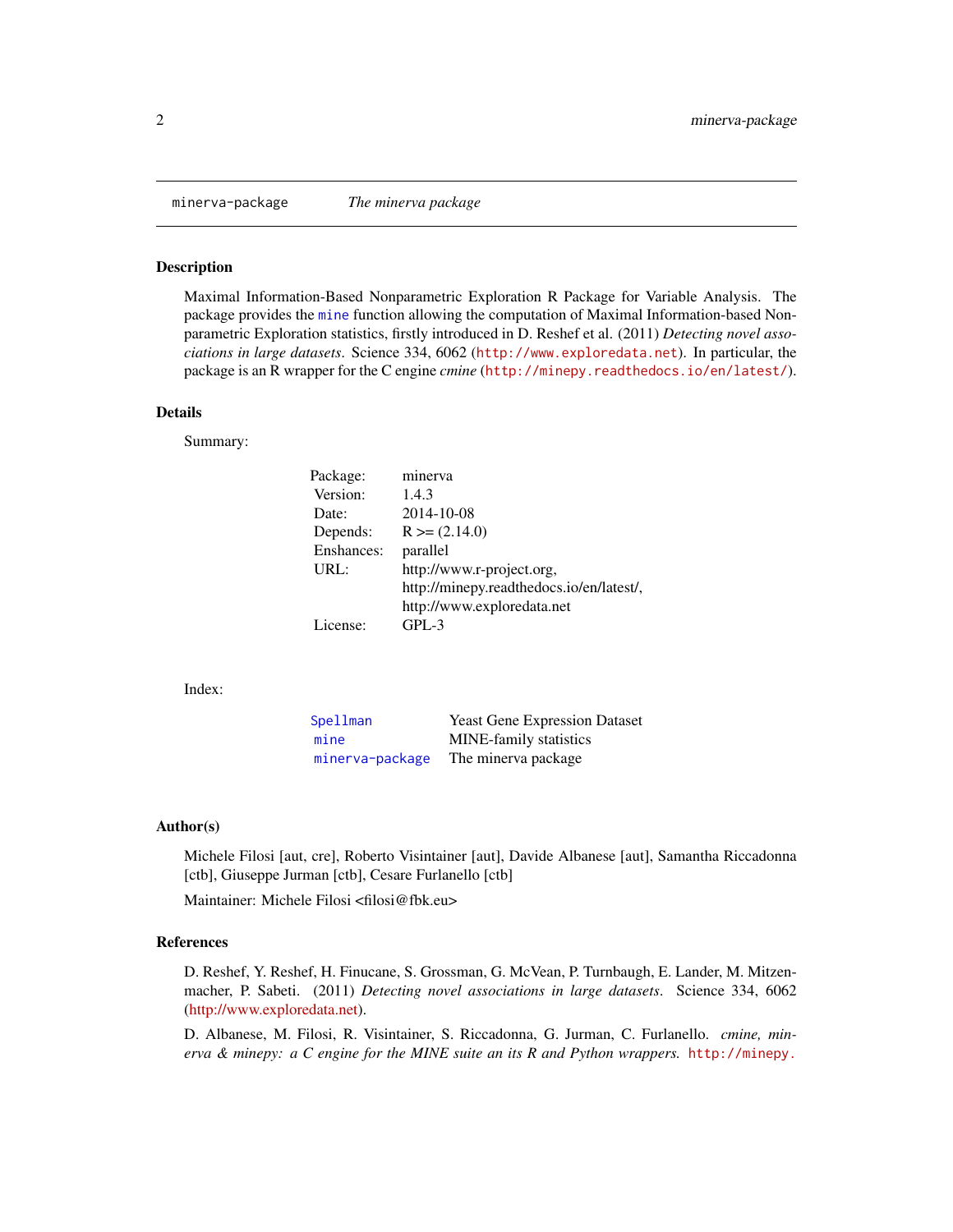#### <span id="page-2-0"></span>[mine](http://minepy.readthedocs.io/en/latest/) 3

#### [readthedocs.io/en/latest/](http://minepy.readthedocs.io/en/latest/)

*minepy. Maximal Information-based Nonparametric Exploration in C and Python.* (<http://minepy.sourceforge.net>)

<span id="page-2-1"></span>mine *MINE family statistics*

#### Description

Maximal Information-Based Nonparametric Exploration (MINE) statistics. mine computes the MINE family measures between two variables.

#### Usage

mine(x, y=NULL, master=NULL, alpha=0.6, C=15, n.cores=1, var.thr=1e-5, eps=NULL, est="mic\_approx", na.rm=FALSE, use="all.obs", ...)

#### Arguments

| $\mathsf{x}$ | a numeric vector (of size $n$ ), matrix or data frame (which is coerced to matrix).                                                                                                                                                                                                                                                                            |
|--------------|----------------------------------------------------------------------------------------------------------------------------------------------------------------------------------------------------------------------------------------------------------------------------------------------------------------------------------------------------------------|
| y            | NULL (default) or a numeric vector of size $n$ ( <i>i.e.</i> , with compatible dimensions<br>to $x)$ .                                                                                                                                                                                                                                                         |
| master       | an optional vector of indices (numeric or character) to be given when y is not<br>set, otherwise master is ignored. It can be either one column index to be used as<br>reference for the comparison (versus all other columns) or a vector of column<br>indices to be used for computing all mutual statistics. If not specified it is set to<br>$1:ncol(x)$ . |
| alpha        | an optional number of cells allowed in the $X-by-Y$ search-grid. Default value is<br>0.6 (see Details).                                                                                                                                                                                                                                                        |
| C            | an optional number determining the starting point of the $X-by-Y$ search-grid.<br>When trying to partition the $x$ -axis into $X$ columns, the algorithm will start with<br>at most CX clumps. Default value is 15 (see Details).                                                                                                                              |
| n.cores      | optional number of cores to be used in the computations, when master is speci-<br>fied. It requires the parallel package, which provides support for parallel com-<br>puting, released with $R > = 2.14.0$ . Defaults is 1 ( <i>i.e.</i> , not performing parallel<br>computing).                                                                              |
| var.thr      | minimum value allowed for the variance of the input variables, since mine can<br>not be computed in case of variance close to 0. Default value is 1e-5. Informa-<br>tion about failed check are reported in var_thr.log file.                                                                                                                                  |
| eps          | integer in [0,1]. If 'NULL' (default) it is set to 1-MIC. It can be set to zero for<br>noiseless functions, but the default choice is the most appropriate parametriza-<br>tion for general cases (as stated in Reshef et al. SOM). It provides robustness.                                                                                                    |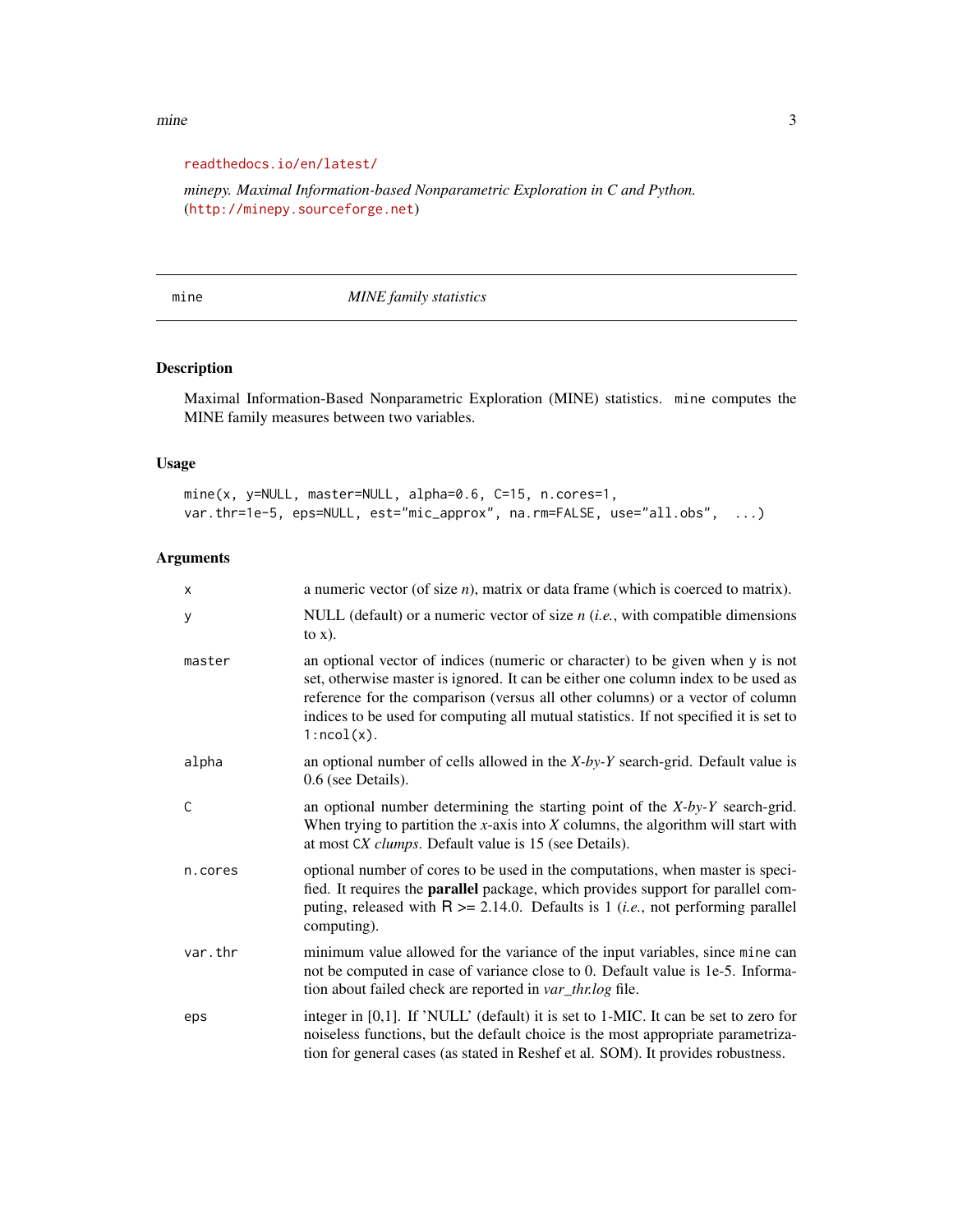| est     | Default value is "mic_approx". With est="mic_approx" the original MINE statis-<br>tics will be computed, with est="mic_e" the equicharacteristic matrix is is eval-<br>uated and the mic() and tic() methods will return MIC e and TIC e values re-<br>spectively. |
|---------|--------------------------------------------------------------------------------------------------------------------------------------------------------------------------------------------------------------------------------------------------------------------|
| na.rm   | boolean. This variable is passed directly to the cor-based functions. See cor for<br>further details.                                                                                                                                                              |
| use     | Default value is "all.obs". This variable is passed directly to the cor-based func-<br>tions. See cor for further details.                                                                                                                                         |
| $\cdot$ | currently not used.                                                                                                                                                                                                                                                |

#### Details

mine is an R wrapper for the C engine *cmine* (<http://minepy.readthedocs.io/en/latest/>), an implementation of Maximal Information-Based Nonparametric Exploration (MINE) statistics. The MINE statistics were firstly detailed in D. Reshef et al. (2011) *Detecting novel associations in large datasets*. Science 334, 6062 (<http://www.exploredata.net>).

Here we recall the main concepts of the MINE family statistics. Let  $D = (x, y)$  be the set of *n* ordered pairs of elements of x and y. The data space is partitioned in an *X-by-Y* grid, grouping the *x* and *y* values in *X* and *Y* bins respectively.

#### The Maximal Information Coefficient (MIC) is defined as

$$
MIC(D) = \max_{XY < B(n)} M(D)_{X,Y} = \max_{XY < B(n)} \frac{I^*(D, X, Y)}{\log(\min X, Y)},
$$

where  $B(n) = n^{\alpha}$  is the search-grid size,  $I^*(D, X, Y)$  is the maximum mutual information over all grids *X-by-Y*, of the distribution induced by D on a grid having *X* and *Y* bins (where the probability mass on a cell of the grid is the fraction of points of D falling in that cell). The other statistics of the MINE family are derived from the mutual information matrix achieved by an *X-by-Y* grid on D.

The Maximum Asymmetry Score (MAS) is defined as

$$
MAS(D) = \max_{XY < B(n)} |M(D)_{X,Y} - M(D)_{Y,X}|.
$$

The Maximum Edge Value (MEV) is defined as

$$
MEV(D) = \max_{XY < B(n)} \{ M(D)_{X,Y} : X = 2 \text{ or } Y = 2 \}.
$$

The Minimum Cell Number (MCN) is defined as

$$
\text{MCN}(D,\epsilon) = \min_{XY < B(n)} \{ \log(XY) : M(D)_{X,Y} \ge (1-\epsilon)MIC(D) \}.
$$

More details are provided in the supplementary material (SOM) of the original paper.

The MINE statistics can be computed for two numeric vectors x and y. Otherwise a matrix (or data frame) can be provided and two options are available according to the value of master. If master is a column identifier, then the MINE statistics are computed for the *master* variable versus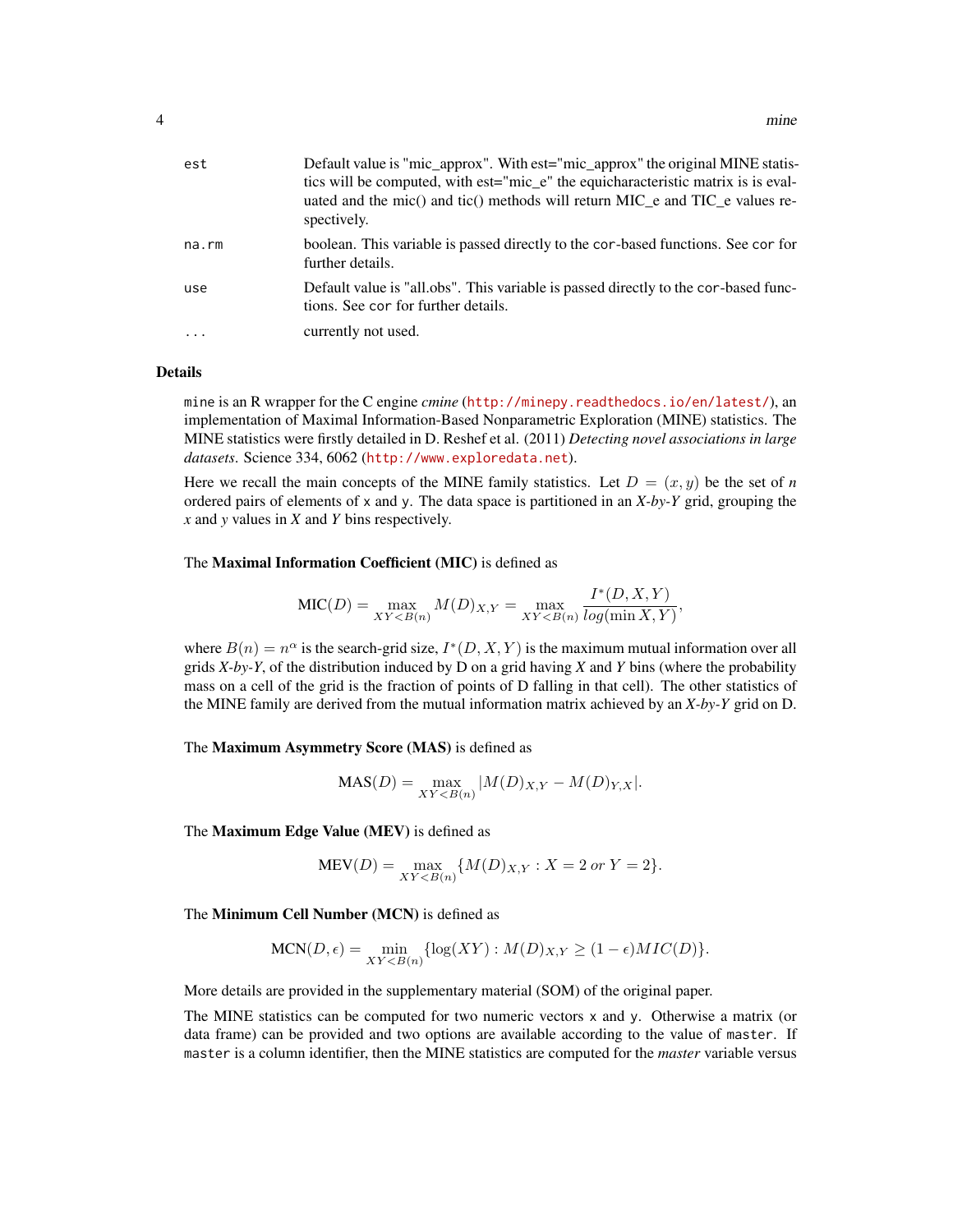#### mine 5

the other matrix columns. If master is a set of column identifiers, then all mutual MINE statistics are computed among the column subset. master, alpha, and C refers respectively to the *style*, *exp*, and *c* parameters of the original *java* code. In the original article, the authors state that the default value  $\alpha = 0.6$  (which is the exponent of the search-grid size  $B(n) = n^{\alpha}$ ) has been empirically chosen. It is worthwhile noting that alpha and C are defined to obtain an heuristic approximation in a reasonable amount of time. In case of small sample size (*n*) it is preferable to increase alpha to 1 to obtain a solution closer to the theoretical one.

#### Value

The Maximal Information-Based Nonparametric Exploration (MINE) statistics provide quantitative evaluations of different aspects of the relationship between two variables. In particular mine returns a list of 5 statistics:

| MIC    | <b>Maximal Information Coefficient.</b>                                                                                                                                     |
|--------|-----------------------------------------------------------------------------------------------------------------------------------------------------------------------------|
|        | It is related to the relationship strenght and it can be interpreted as a correlation                                                                                       |
|        | measure. It is symmetric and it ranges in $[0,1]$ , where it tends to 0 for statisti-<br>cally independent data and it approaches 1 in probability for noiseless functional |
|        | relationships (more details can ben found in the original paper).                                                                                                           |
| MAS    | <b>Maximum Asymmetry Score.</b>                                                                                                                                             |
|        | It captures the deviation from monotonicity. Note that $MAS < MIC$ .                                                                                                        |
|        | <i>Note:</i> it can be useful for detecting periodic relationships (unknown frequen-                                                                                        |
|        | cies).                                                                                                                                                                      |
| MFV    | <b>Maximum Edge Value.</b>                                                                                                                                                  |
|        | It measures the closeness to being a function. Note that $MEV \leq MIC$ .                                                                                                   |
| MCN    | <b>Minimum Cell Number.</b>                                                                                                                                                 |
|        | It is a complexity measure.                                                                                                                                                 |
| MIC-R2 | It is the difference between the MIC value and the Pearson correlation coeffi-<br>cient.                                                                                    |

When computing mine between two numeric vectors x and y, the output is a list of 5 numeric values. When master is provided, mine returns a list of 5 matrices having ncol equal to *m*. In particular, if master is a single value, then mine returns a list of 5 matrices having 1 column, whose rows correspond to the MINE measures between the *master* column versus all. Instead if master is a vector of *m* indices, then mine output is a list of 5 *m-by-m* matrices, whose element *i,j* corresponds to the MINE statistics computed between the *i* and *j* columns of x.

#### Author(s)

Michele Filosi and Roberto Visintainer

Special thanks to: Davide Albanese, Giuseppe Jurman, Samantha Riccadonna

#### References

D. Reshef, Y. Reshef, H. Finucane, S. Grossman, G. McVean, P. Turnbaugh, E. Lander, M. Mitzenmacher, P. Sabeti. (2011) *Detecting novel associations in large datasets*. Science 334, 6062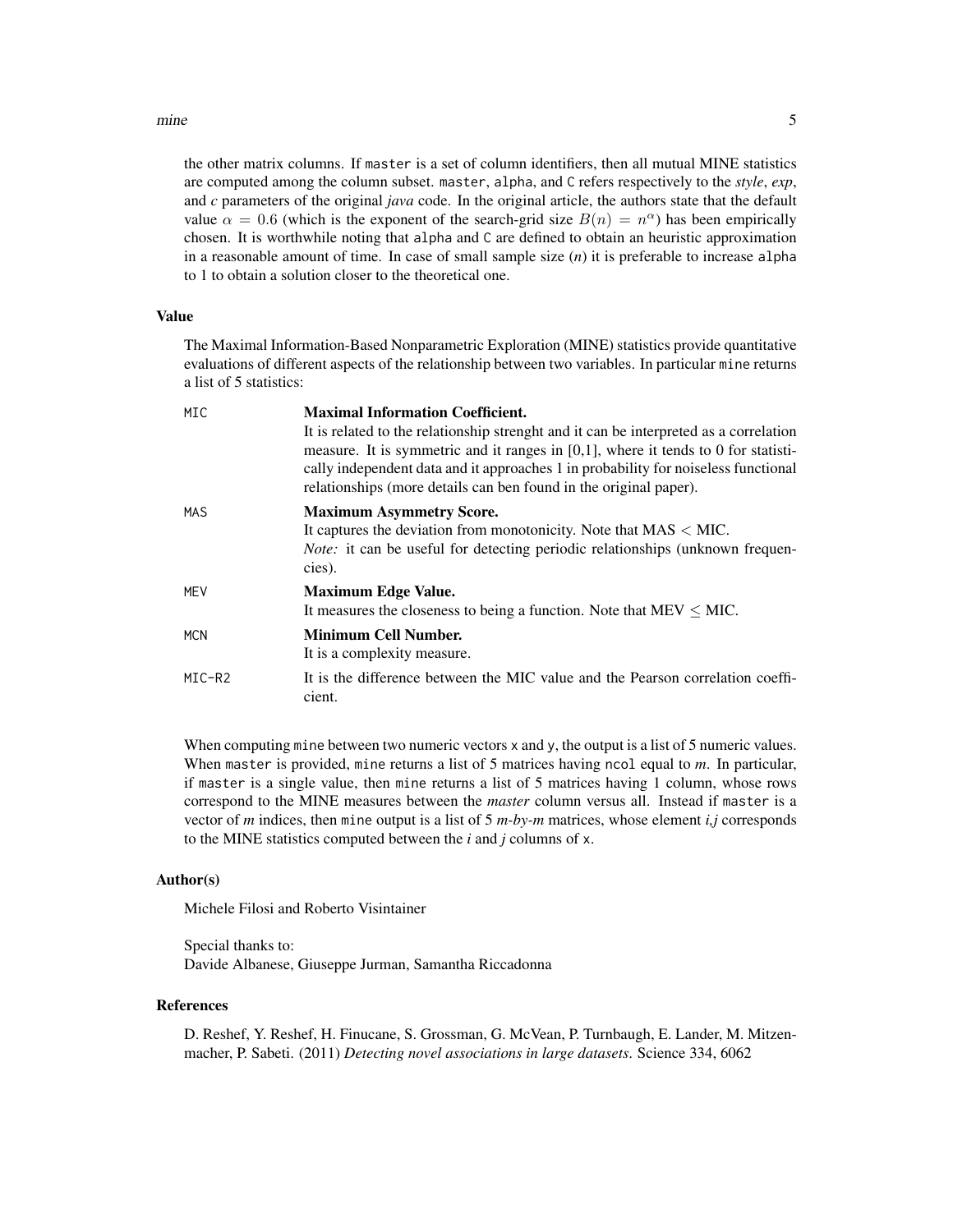6 mine

```
http://www.exploredata.net
```
(SOM: Supplementary Online Material at [http://www.sciencemag.org/content/suppl/2011/](http://www.sciencemag.org/content/suppl/2011/12/14/334.6062.1518.DC1) [12/14/334.6062.1518.DC1](http://www.sciencemag.org/content/suppl/2011/12/14/334.6062.1518.DC1))

*minepy. Maximal Information-based Nonparametric Exploration in C and Python.* <http://minepy.sourceforge.net>

#### Examples

```
A <- matrix(runif(50),nrow=5)
mine(x=A, master=1)
mine(x=A, master=c(1,3,5,7,8:10))
x \le runif(10); y \le -3*x+2; plot(x, y, type="1")mine(x,y)# MIC = 1
# MAS = 0
# MEV = 1
# MCN = 2
# MIC-R2 = 0
set.seed(100); x <- runif(10); y <- 3*x+2+rnorm(10,mean=2,sd=5); plot(x,y)
mine(x,y)# rounded values of MINE statistics
# MIC = 0.61
# MAS = 0
# MEV = 0.61
# MCN = 2# MIC-R2 = 0.13
t < -seq(-2*pi, 2*pi, 0.2); y1 < -sin(2*t); plot(t, y1, type="1")mine(t,y1)
# rounded values of MINE statistics
# MIC = 0.66
# MAS = 0.37
# MEV = 0.66# MCN = 3.58
# MIC-R2 = 0.62
y2 \le -\sin(4*t); \text{plot}(t,y2,type="1")mine(t,y2)
# rounded values of MINE statistics
# MIC = 0.32
# MAS = 0.18
# MEV = 0.32
# MCN = 3.58
# MIC-R2 = 0.31
# Note that for small n it is better to increase alpha
mine(t,y1,alpha=1)
# rounded values of MINE statistics
# MIC = 1
```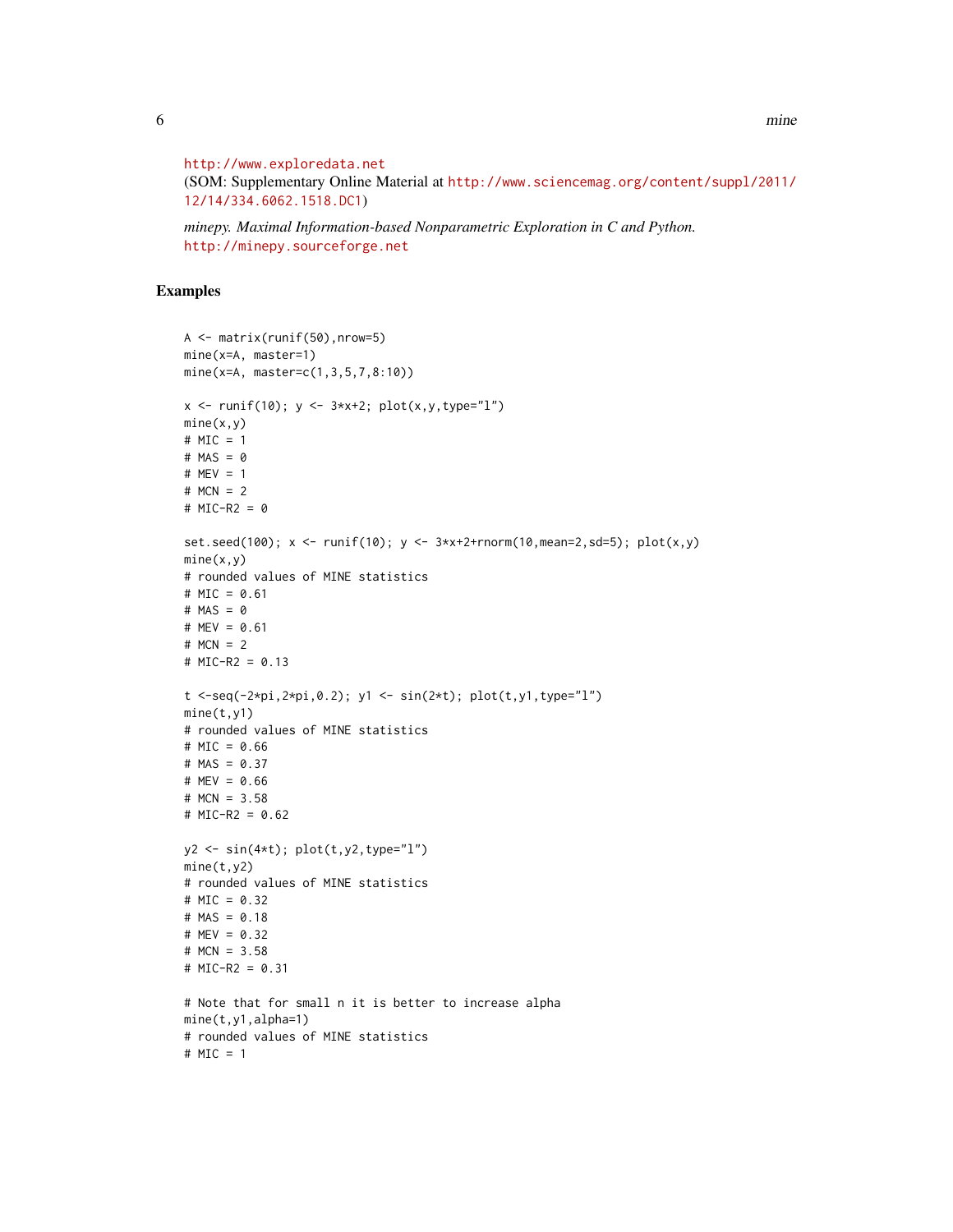mine the contract of the contract of the contract of the contract of the contract of the contract of the contract of the contract of the contract of the contract of the contract of the contract of the contract of the contr

```
# MAS = 0.59
# MEV = 1
# MCN = 5.67
# MIC-R2 = 0.96
mine(t,y2,alpha=1)
# rounded values of MINE statistics
# MIC = 1
# MAS = 0.59# MEV = 1
# MCN = 5
# MIC-R2 = 0.99
# Some examples from SOM
x <- runif(n=1000, min=0, max=1)
# Linear relationship
y1 <- x; plot(x,y1,type="l"); mine(x,y1)
# MIC = 1
# MAS = 0
# MEV = 1
# MCN = 4# MIC-R2 = 0
# Parabolic relationship
y2 \leq 4*(x-0.5)^2; plot(sort(x),y2[order(x)],type="l"); mine(x,y2)
# rounded values of MINE statistics
# MIC = 1
# MAS = 0.68
# MEV = 1
# MCN = 5.5
# MIC-R2 = 1
# Sinusoidal relationship (varying frequency)
y3 <- sin(6*pi*x*(1+x)); plot(sort(x),y3[order(x)],type="l"); mine(x,y3)
# rounded values of MINE statistics
# MIC = 1
# MAS = 0.85
# MEV = 1
# MCN = 4.6
# MIC-R2 = 0.96
# Circle relationship
t <- seq(from=0,to=2*pi,length.out=1000)
x4 <- cos(t); y4 <- sin(t); plot(x4, y4, type="l",asp=1)
mine(x4,y4)
# rounded values of MINE statistics
# MIC = 0.68
# MAS = 0.01
# MEV = 0.32# MCN = 5.98
# MIC-R2 = 0.68
```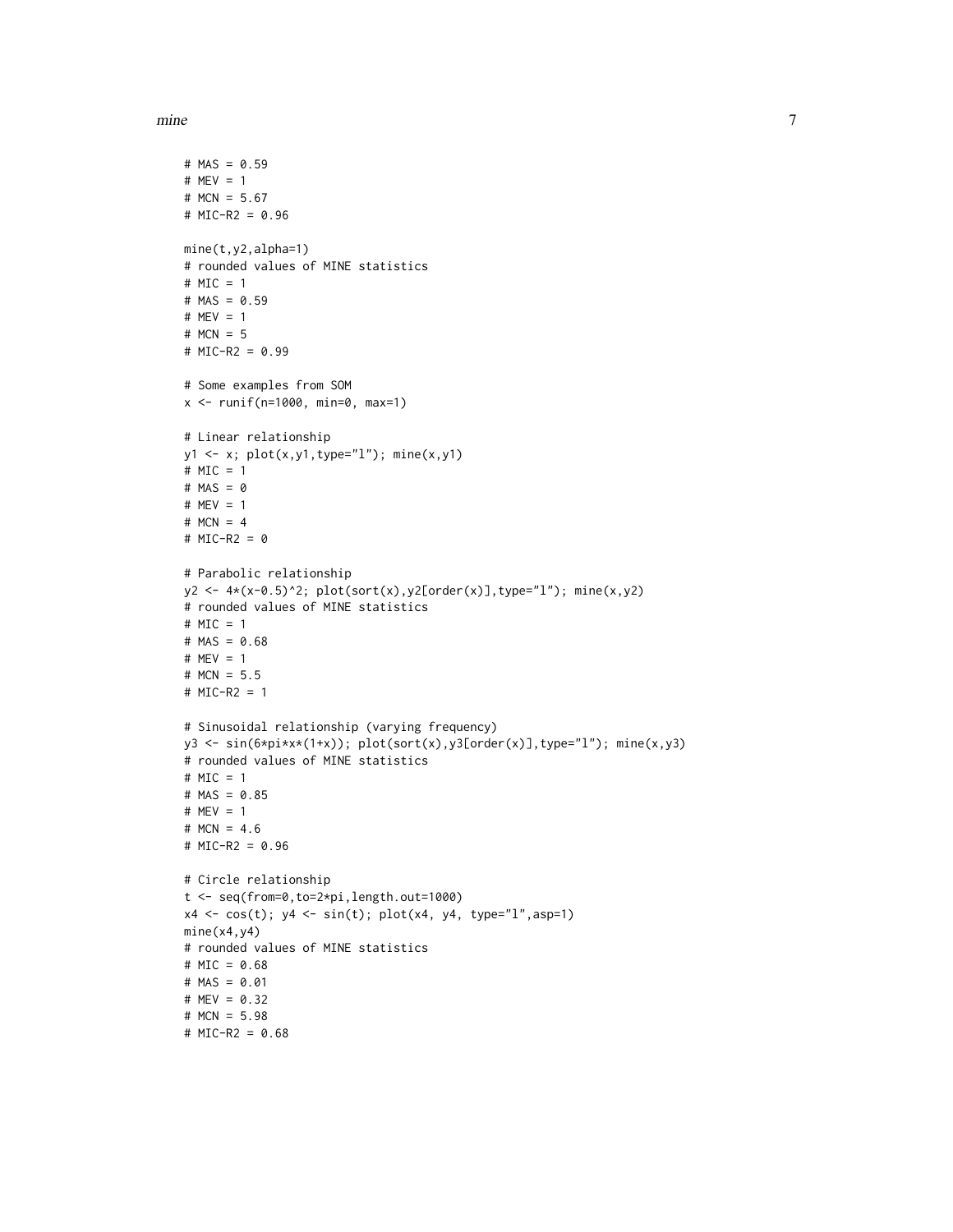```
data(Spellman)
res <- mine(Spellman,master=1,n.cores=1)
## Not run: ## example of multicore computation
res <- mine(Spellman,master=1,n.cores=parallel::detectCores()-1)
## End(Not run)
```
#### <span id="page-7-1"></span>Spellman *CDC15 Yeast Gene Expression Dataset*

#### **Description**

The Spellman dataset provides the gene expression data measured (on a custom platform) in *Saccharomyces cerevisiae* cell cultures that have been synchronized at different points of the cell cycle by using a temperature-sensitive mutation (*cdc15-2*), which arrestes cells late in mitosis at the restrictive temperature (it can cause heat-shock).

#### Usage

Spellman

#### Format

23 rows x 4382 columns: 4381 transcripts (columns 2:4382) measured at 23 timepoints (column 1).

#### Source

The original data were published by Spellman and colleagues in Mol. Biol. Cell (1998) as the Botstein dataset. Here we include the version of the dataset as processed by Reshef and colleagues for the MINE statistics original article published in Science (2011) (details are provided in the supplementary material).

#### References

D. Reshef, Y. Reshef, H. Finucane, S. Grossman, G. McVean, P. Turnbaugh, E. Lander, M. Mitzenmacher, P. Sabeti. (2011) *Detecting novel associations in large datasets*. Science 334, 6062 (<http://www.exploredata.net>).

P. T. Spellman, G. Sherlock, M. Q. Zhang, V. R. Iyer, K. Anders, M. B. Eisen, P. O. Brown, D. Botstein, B. Futcher. (1998) *Comprehensive Identification of Cell Cycle–regulated Genes of the Yeast Saccharomyces cerevisiae by Microarray Hybridization*. Mol. Biol. Cell, 9:12 3273–3297.